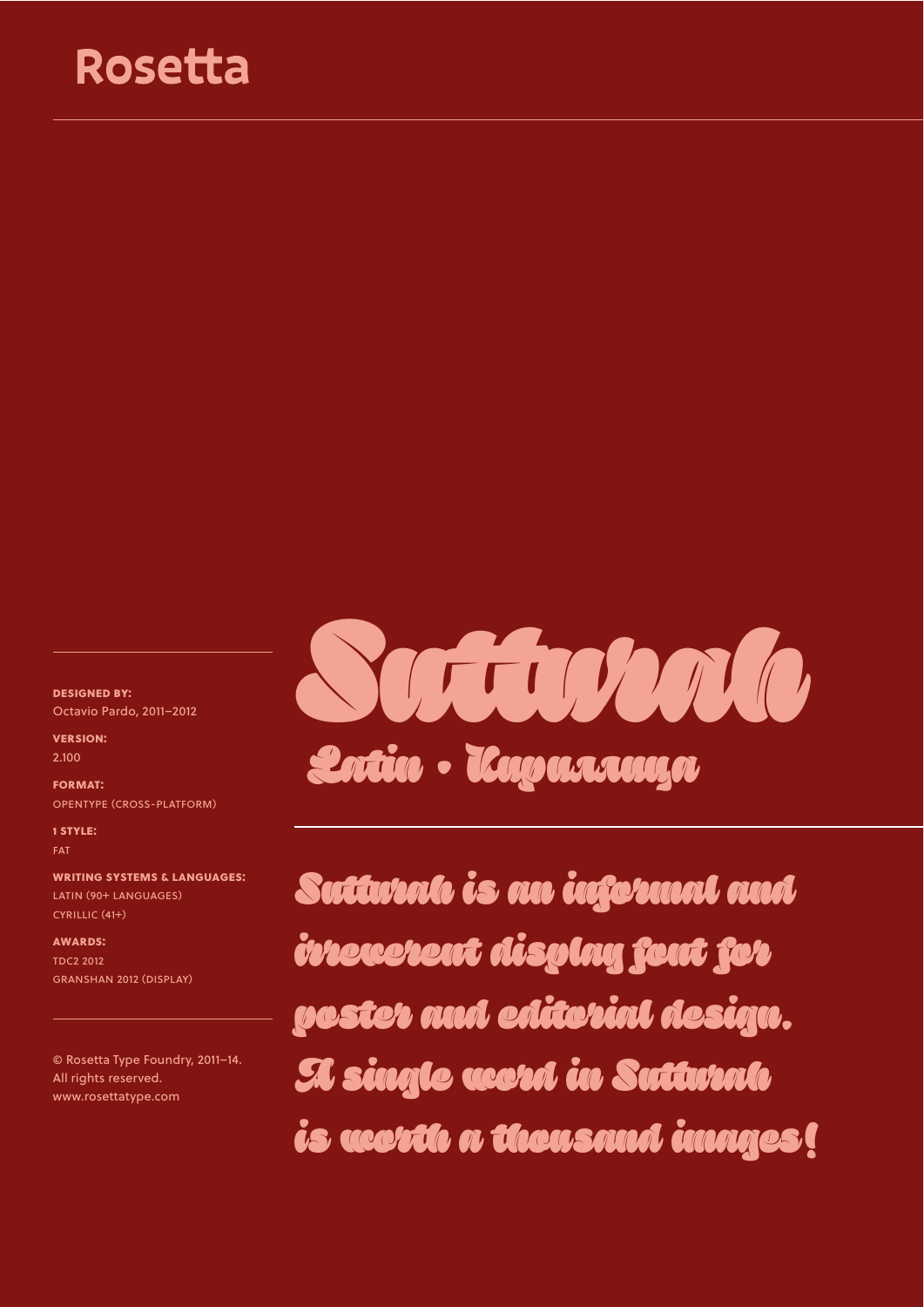

Latin Fat



Cyrillic Fat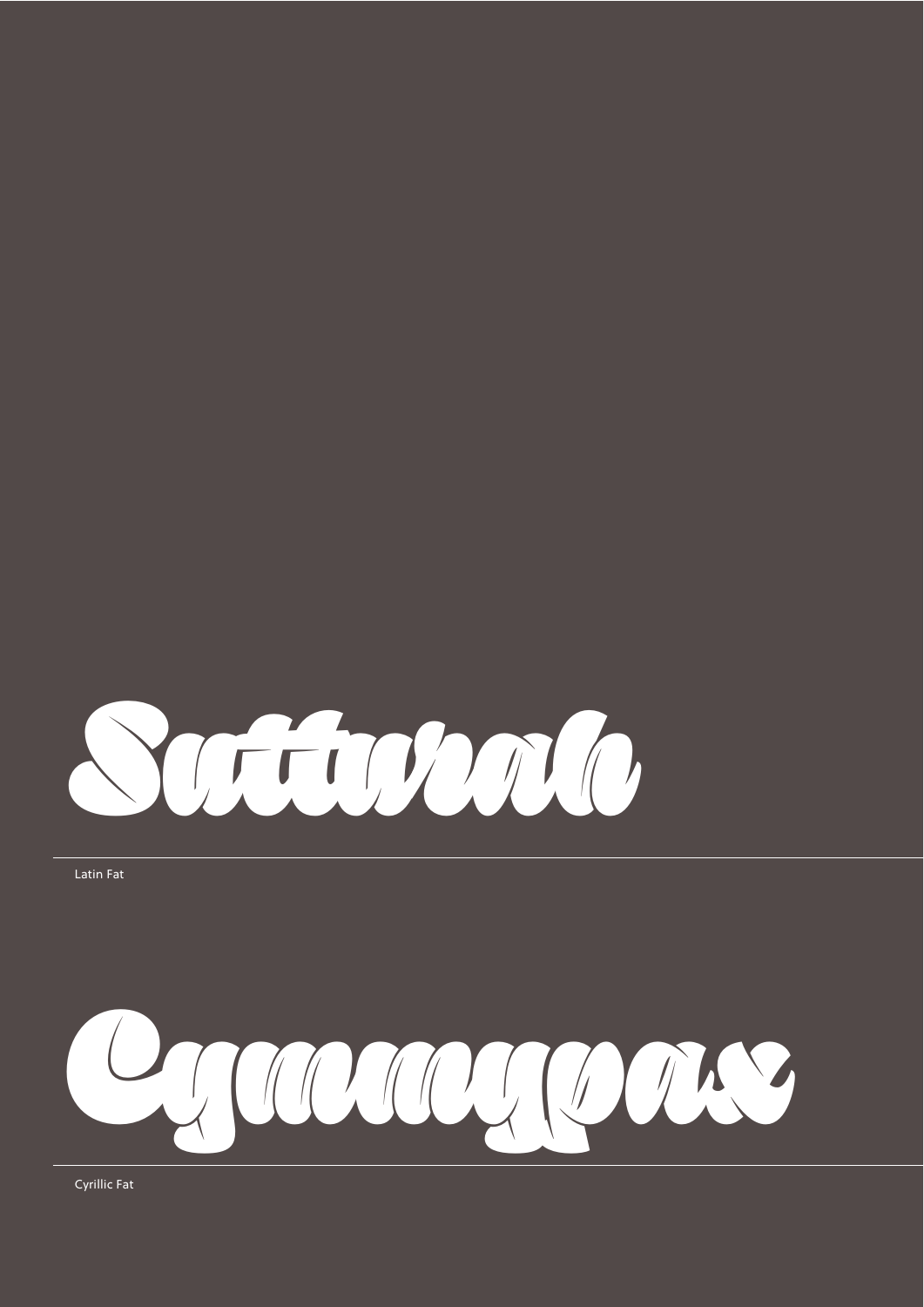

## Landlonk 2 Power D'hores



# El patado tiene cida prepia Como and de lag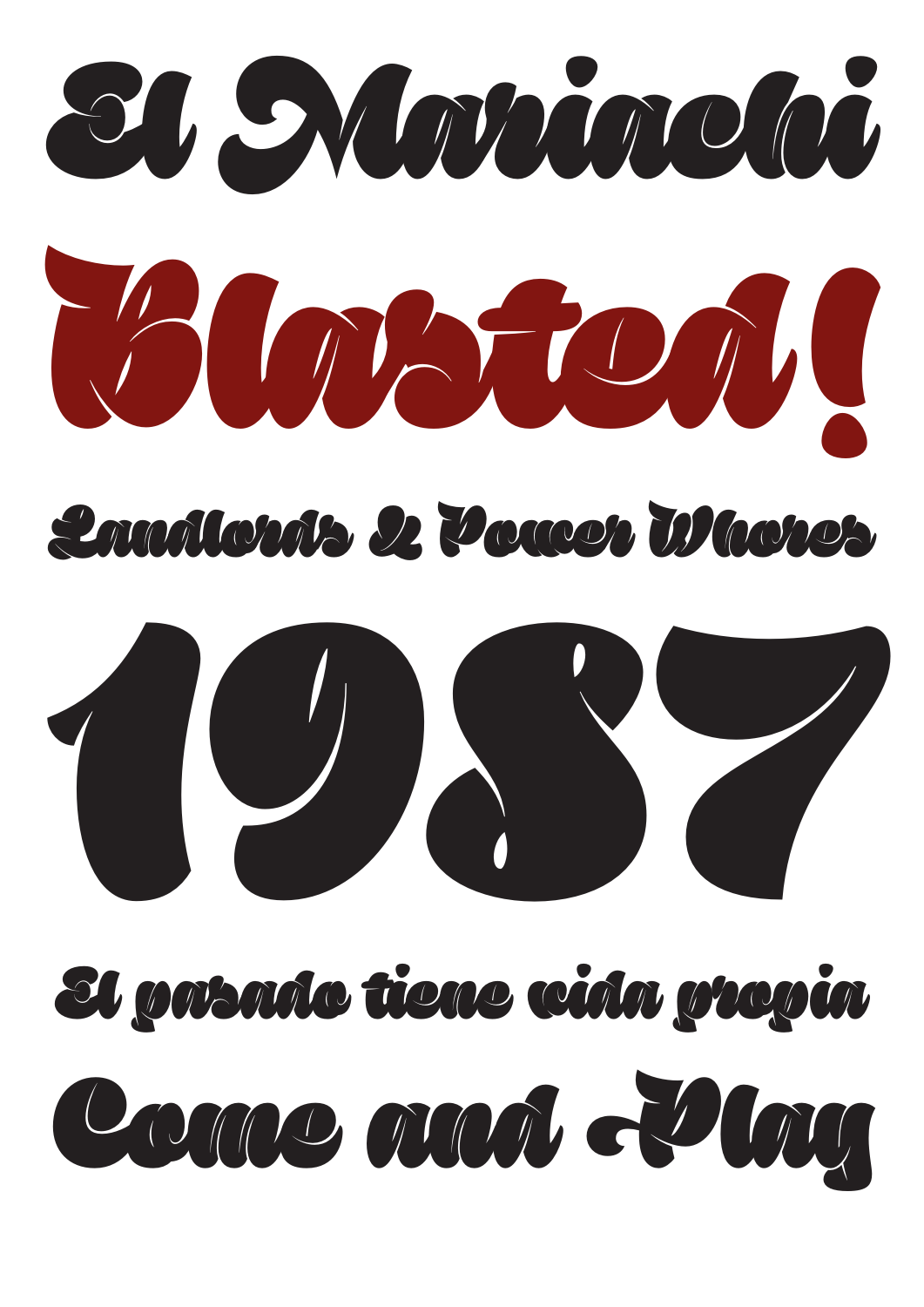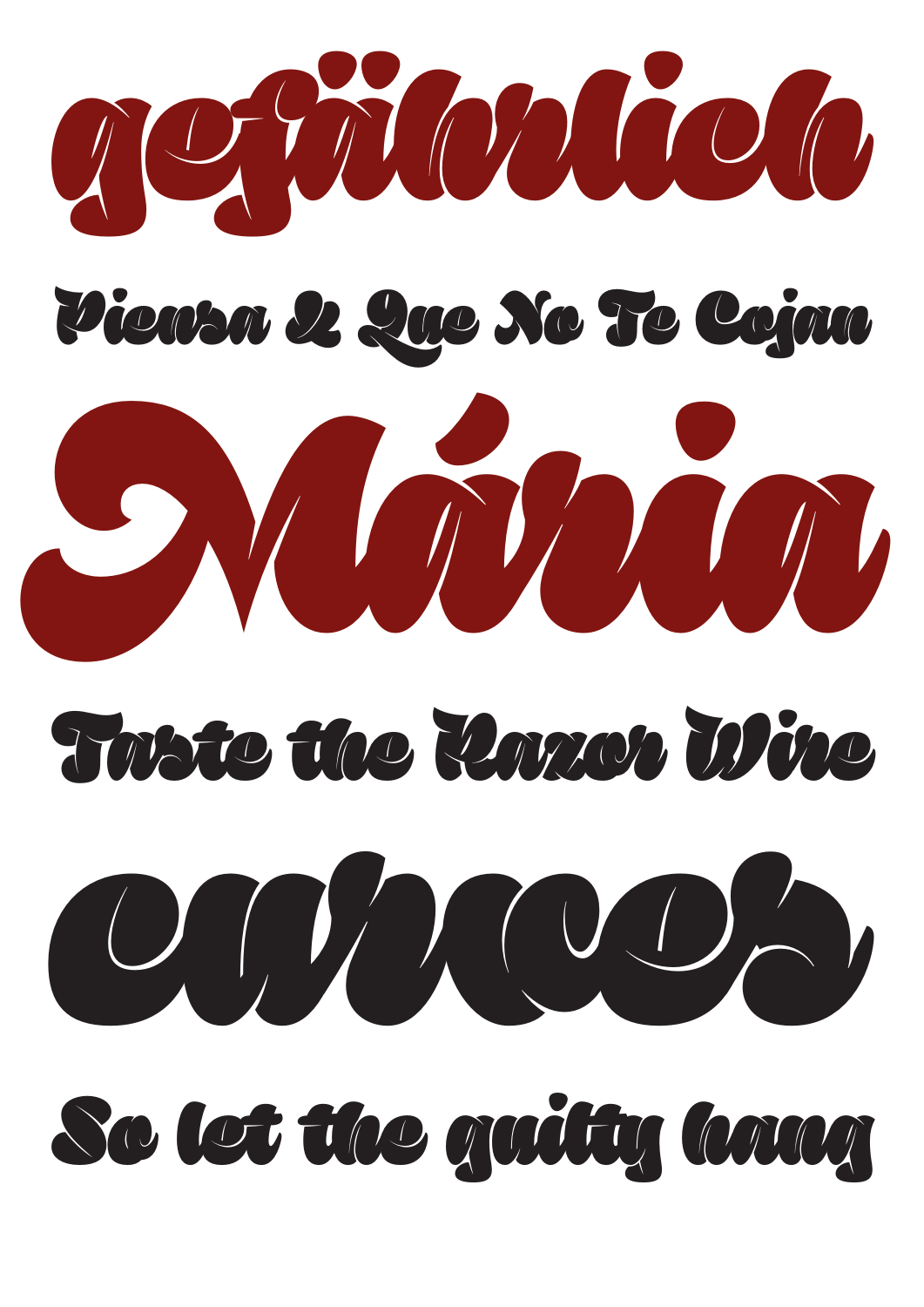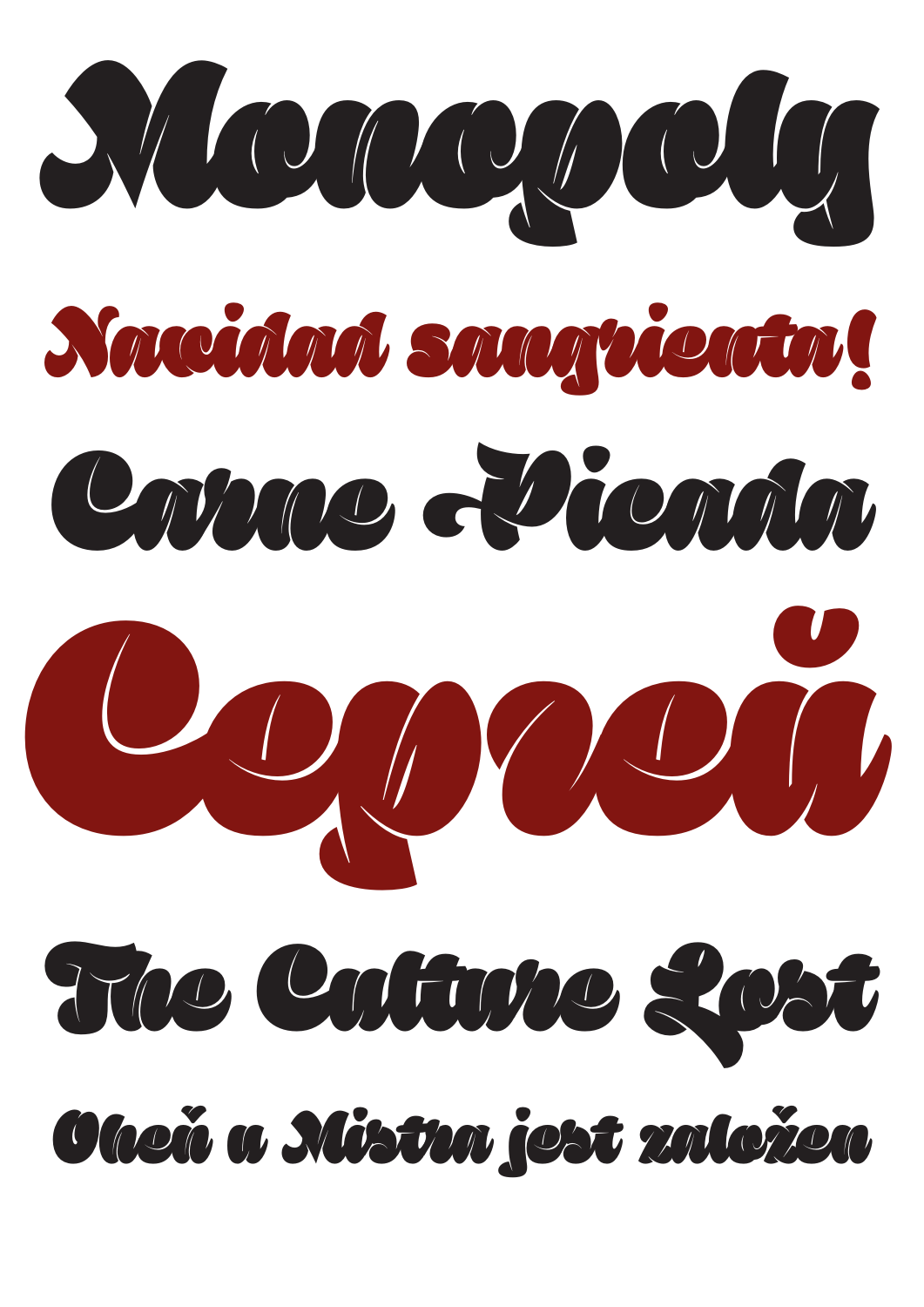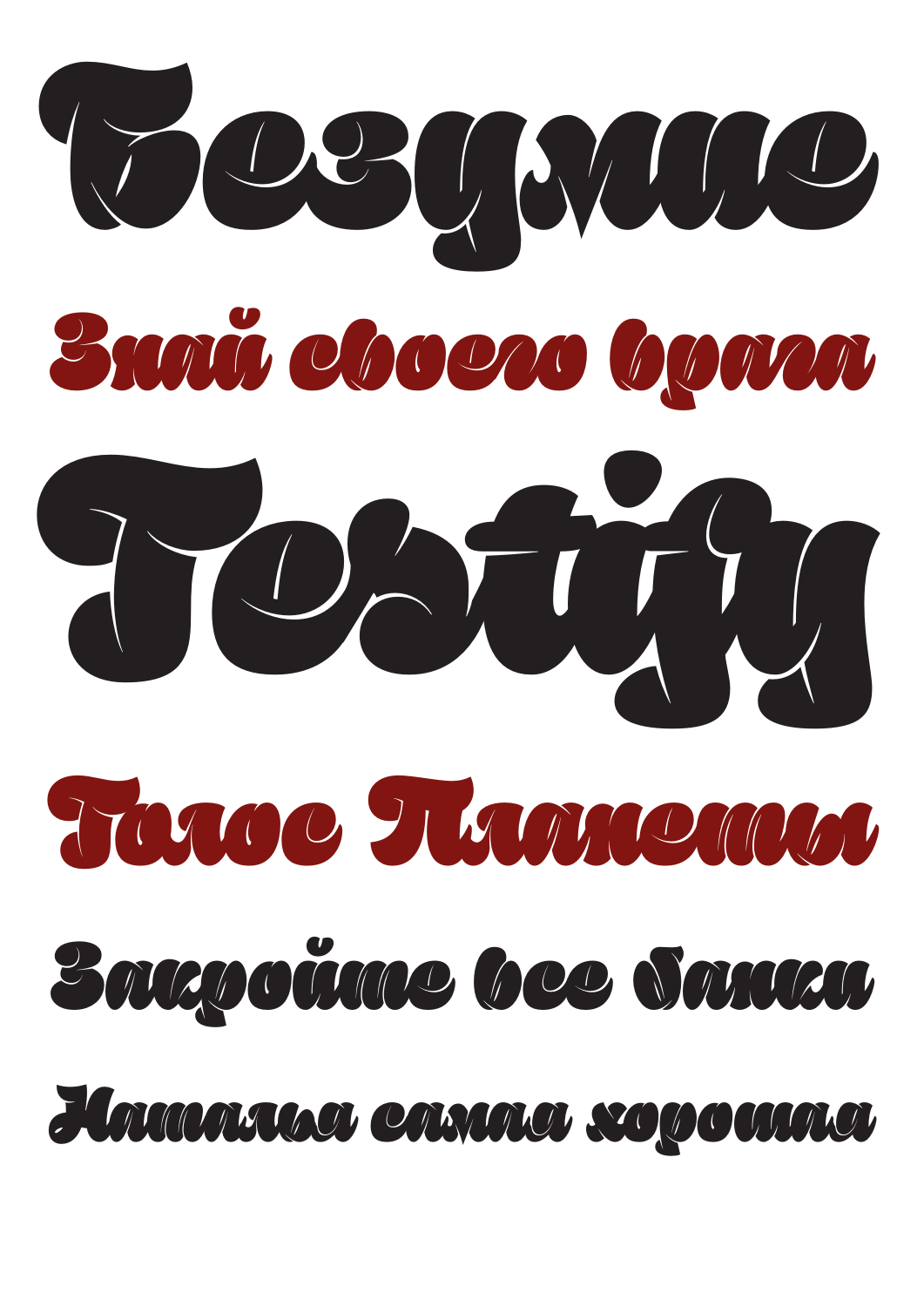**DEACTIVATED** 

**ACTIVATED** 

| Turkish/Azeri/Crimean Tatar<br>Language feature                                                 | THOCALO                                     | Rinemo                                                                          |
|-------------------------------------------------------------------------------------------------|---------------------------------------------|---------------------------------------------------------------------------------|
|                                                                                                 |                                             |                                                                                 |
| <b>Romanian/Moldavian</b><br>Language feature                                                   | multumose                                   | <b>MUILTIMADSC</b>                                                              |
|                                                                                                 |                                             | <b>baffled office</b>                                                           |
| <b>Ligatures</b><br>Always on                                                                   |                                             | From Tryada                                                                     |
|                                                                                                 | Octrucio Losé                               | Cetneie Resé                                                                    |
| <b>Swashes</b>                                                                                  | Homonne                                     | <i><b>Hamarana</b></i>                                                          |
| <b>Contextual alternates</b>                                                                    | sesnjící rerýs                              | sosnjící vorýs                                                                  |
| Keep it switched on                                                                             |                                             |                                                                                 |
| <b>Stylistic alternates</b>                                                                     | <b>ZAKOZILOWE</b>                           | zanzibar                                                                        |
| <b>Historical forms</b>                                                                         | <b>sontimonts</b>                           | <b>Pontinnonty</b>                                                              |
|                                                                                                 | 114 112 314                                 | $\frac{1}{2} \frac{1}{2} \frac{1}{2}$                                           |
| <b>Basic fractions</b>                                                                          |                                             |                                                                                 |
| <b>Basic superiors</b>                                                                          | <b>JA234</b>                                | 1234                                                                            |
|                                                                                                 | 12a 14c                                     | 12 <sup>a</sup> 12 <sup>o</sup>                                                 |
| <b>Ordinals</b>                                                                                 |                                             |                                                                                 |
| Serbian/Macedonian forms<br>(+ optional sha alternate)<br>Language feature or stylistic set 7+8 | $\boldsymbol{0}$ o q $\boldsymbol{w}$ as as | $\overline{\mathbf{v}}$ and $\overline{\mathbf{w}}$ and $\overline{\mathbf{w}}$ |